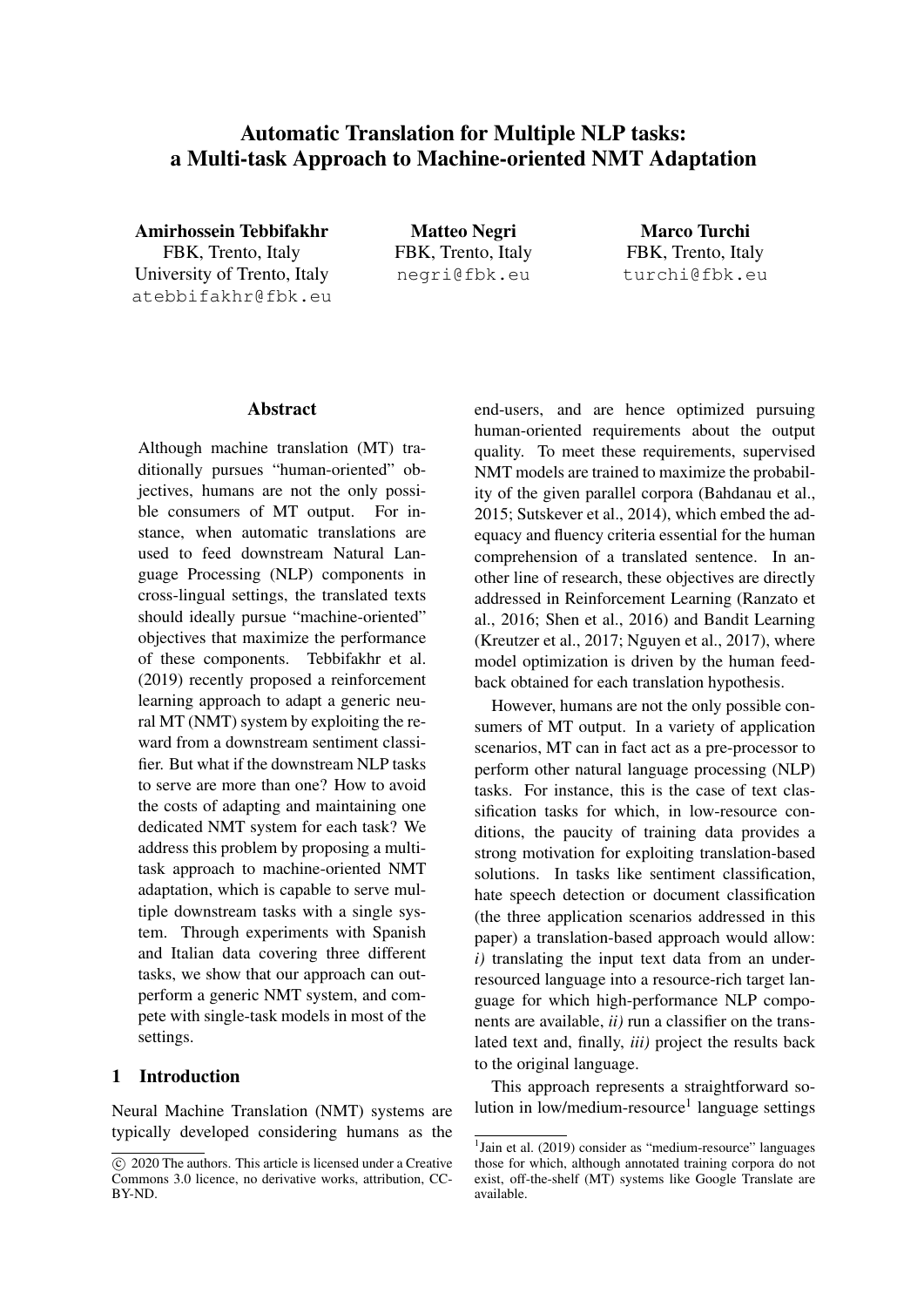where reliable NLP components for specific tasks are not available, and represents a strong baseline in a variety of multilingual and cross-lingual NLP tasks (Conneau et al., 2018). However, the NMT systems normally used are still optimized by pursuing human-oriented adequacy and fluency objectives, which are not necessarily the optimal ones for this pipelined solution. These models can indeed produce translations in which some properties of the input text are altered or even lost. For instance, as shown in (Mohammad et al., 2016), this happens in sentiment classification, where automatic translations can fail to properly project core traits of the input text into the target language. When this happens, the downstream linguistic processor will likely produce results of lower quality.

In light of these considerations, Tebbifakhr et al. (2019) argued that when the role of NMT is to feed a downstream NLP component instead of a human, translating into fluent and adequate sentences is not necessarily the main priority. Rather, if the goal is producing translations that are "easy to process" by the downstream component, other optimization strategies might be more effective, even if they result in low-quality output from the point of view of human comprehension. Back to the sentiment classification example: before meaning and style, a "machine-oriented" translation should prioritize the optimal projection of the sentiment traits of the input text, which are the key clues from the automatic sentiment classification standpoint.

To pursue machine-oriented translation objectives, Tebbifakhr et al. (2019) proposed Machine-Oriented Reinforce (MO-Reinforce), a method based on Reinforce (Williams, 1992; Ranzato et al., 2016). While in Reinforce the objective is to maximize the reward given by humans to NMT systems' output, in MO-Reinforce the human feedback is replaced by the reward coming from a downstream NLP system. Focusing on sentiment classification, where the classifier's output is a probability distribution over the classes for each input text, they define the reward as the probability of predicting the correct class. Evaluation results computed on Twitter data show that a downstream English sentiment classifier performs significantly better when it is fed with machine-oriented translations rather than the human-oriented ones produced by a general-purpose NMT system.

Despite its potential usefulness, MO-Reinforce has a limitation that might reduce its general applicability: it requires one NMT model for each downstream task. This represents a possible bottleneck in real industry scenarios, where training and maintaining multiple task-oriented NMT systems (one for each possible downstream task) would be costly and time-consuming, if not unfeasible. To overcome this limitation, in this paper we explore the possibility to simultaneously address multiple downstream tasks with a single NMT system. In this direction, we propose a multi-task learning approach that has two main potential strengths. One is the higher flexibility for industrial deployment due to its architectural simplicity. The other is the possibility to exploit knowledge transfer across similar tasks (Zhang and Yang, 2017), eventually improving the results achieved by the single-task MO-Reinforce approach.

We test the viability of our multi-task approach on two source languages (Spanish and Italian<sup>2</sup>) for which data covering different tasks (sentiment classification, hate speech detection and document classification) have to be translated into English and then processed by dedicated NLP components. Our results show that translating with the proposed multi-task extension yields significant gains in classification performance with respect to both *i)* a generic NMT system and *ii)* the original singletask MO-Reinforce by Tebbifakhr et al. (2019).

Besides exploring for the first time a multi-task approach to "machine-oriented" NMT, this paper provides two technical contributions that explain the reported performance gains, namely: *i)* a reward normalization strategy to weigh the importance of each sample in the course of training, and *ii)* the application of dropout while sampling the translation candidates, which makes the model more reactive and avoids local optima. On the experimental side, another contribution of this work is the first evaluation on multi-class classification data (i.e., those used for the document classification task), a more challenging scenario compared to the binary task considered by Tebbifakhr et al. (2019).

<sup>2</sup>Although one of the motivations for machine-oriented translation is to support NLP in under-resourced settings, the chosen source languages do not fall in this category. The choice is motivated by the fact that they provide us with all the necessary infrastructure (e.g. test data) to perform a sound comparative evaluation. Here, indeed, we focus on testing the general applicability of our approach, while its evaluation in real under-resourced settings (conditioned to the availability of benchmarks for multiple tasks) is left for future work.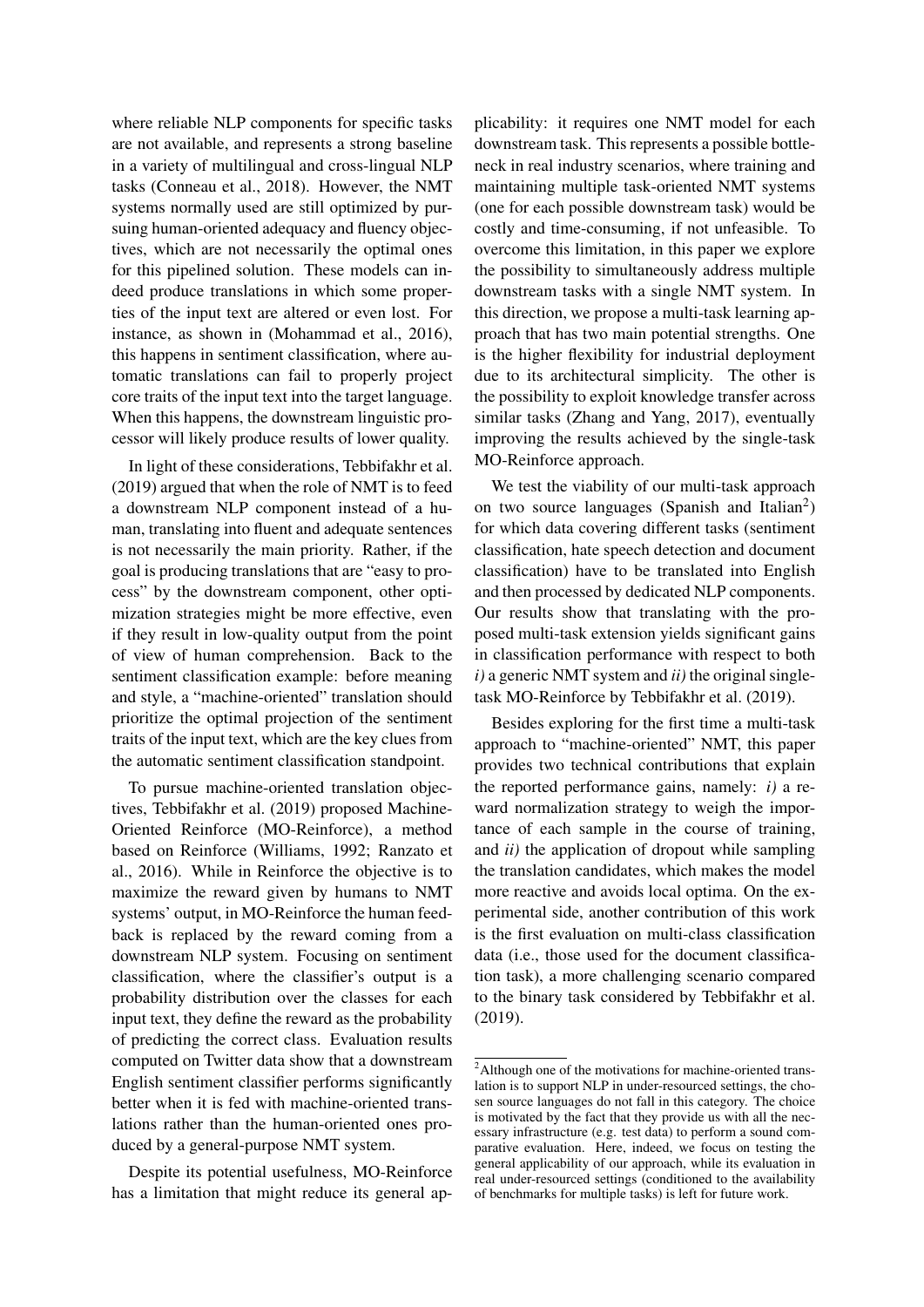### 2 Background

#### 2.1 Human-oriented NMT

Formally, in MT, the probability of generating the translation y with length of  $N$  given a source sentence x is computed as follows:

$$
P(\mathbf{y}|\mathbf{x}) = \prod_{i=1}^{N} p_{\theta}(\mathbf{y}_i|\mathbf{y}_{< i}, \mathbf{x}) \tag{1}
$$

where  $p_{\theta}$  is a conditional probability defined by sequence-to-sequence NMT models (Bahdanau et al., 2015; Sutskever et al., 2014; Vaswani et al., 2017). In these models, an encoder first encodes the source sentence and then, at each time step, a decoder outputs the probability distribution over the vocabulary conditioned on the encoded source sentence and the translation prefix  $y_{\leq i}$ . In supervised NMT, the parameters of the model  $\theta$  are trained by maximizing the log-likelihood of the given parallel corpus  $\{x^s, y^s\}_{s=1}^S$ :

$$
\mathcal{L} = \sum_{s=1}^{S} \log P(\mathbf{y}^s | \mathbf{x}^s)
$$
  
= 
$$
\sum_{s=1}^{S} \sum_{i=1}^{N^s} \log p_{\theta}(\mathbf{y}_i^s | \mathbf{y}_{ (2)
$$

By maximizing this objective, the model indirectly pursues the human-oriented objectives of adequacy and fluency embedded in the training parallel corpora.

In addition to normal NMT training, these objectives can be directly addressed using reinforcement learning methods such as Reinforce (Ranzato et al., 2016). This method maximizes the expected reward from the end-user:

$$
\mathcal{L} = \sum_{s=1}^{S} E_{\hat{\mathbf{y}} \sim P(.|\mathbf{x}^s)} \Delta(\hat{\mathbf{y}})
$$

$$
= \sum_{s=1}^{S} \sum_{\hat{\mathbf{y}} \in \mathbf{Y}} P(\hat{\mathbf{y}} | \mathbf{x}^s) \Delta(\hat{\mathbf{y}})
$$
(3)

where  $\Delta(\hat{y})$  is the reward of the sampled translation candidate  $\hat{y}$ , and Y is the set of all the possible translation candidates. Since the size of this set  $Y$ is exponentially large, Equation 3 is estimated by sampling one translation candidate out of this set using multinomial sampling or beam search:

$$
\hat{\mathcal{L}} = \sum_{s=1}^{S} P(\hat{\mathbf{y}} | \mathbf{x}^s) \Delta(\hat{\mathbf{y}}), \hat{\mathbf{y}} \sim P(.|\mathbf{x}^s)
$$
 (4)

Since collecting human rewards is costly, the process can be simulated by comparing the sampled translation candidates with the corresponding reference translations using automatic evaluation metrics like BLUE (Papineni et al., 2002).

The two learning strategies (supervised and reinforcement) have two main commonalities: *i)* the learning objectives are human-oriented, and *ii)* they both need parallel data, respectively for maximizing the probability of the translation pair in supervised learning and for simulating the human reward in reinforcement learning.

### 2.2 Machine-oriented NMT

To pursue machine-oriented objectives and to bypass the need for parallel corpora, in the MO-Reinforce algorithm proposed by (Tebbifakhr et al., 2019), the human reward is replaced by the reward from a downstream classifier (in that case, a polarity detector predicting the positive/negative sentiment of a translated sentence). This reward is defined as the probability of labeling the translated text with the correct class and it can be easily computed since the output of the downstream classifier is a probability distribution over the possible classes. Therefore, given a small amount of labeled data in the source language<sup>3</sup>  $\{x^s, l^s\}_{s=1}^S$ , in which l is the label of the corresponding source text x, Equation 4 can be redefined as follows:

$$
\hat{\mathcal{L}} = \sum_{s=1}^{S} P(\hat{\mathbf{y}} | \mathbf{x}^s) \Delta(\hat{\mathbf{y}}, \mathbf{l}^s), \hat{\mathbf{y}} \sim P(. | \mathbf{x}^s)
$$
 (5)

where  $\Delta(\hat{\mathbf{y}}, \mathbf{l}^s)$  is the probability that the downstream classifier assigns  $l^s$  to a sampled candidate.

In order to increase the contribution of the reward and to sample "useful" translation candidates, the proposed sampling strategy randomly extracts K candidates and eventually chooses the one with the highest reward to update the model. This strategy results in the selection of candidates that influence the initial model towards translations that maximize the performance of the downstream processor. For instance, in the sentiment classification scenario, these are NMT outputs that preserve, or even emphasize, relevant aspects like the proper handling of sentiment-bearing terms. Although they are poor in terms of the human-oriented notion of quality (as shown by BLEU scores close

<sup>&</sup>lt;sup>3</sup>In (Tebbifakhr et al., 2019), MO-Reinforce is shown to result in better classification performance than the original Reinforce (Ranzato et al., 2016) with few hundred labeled instances ( $\sim$  500).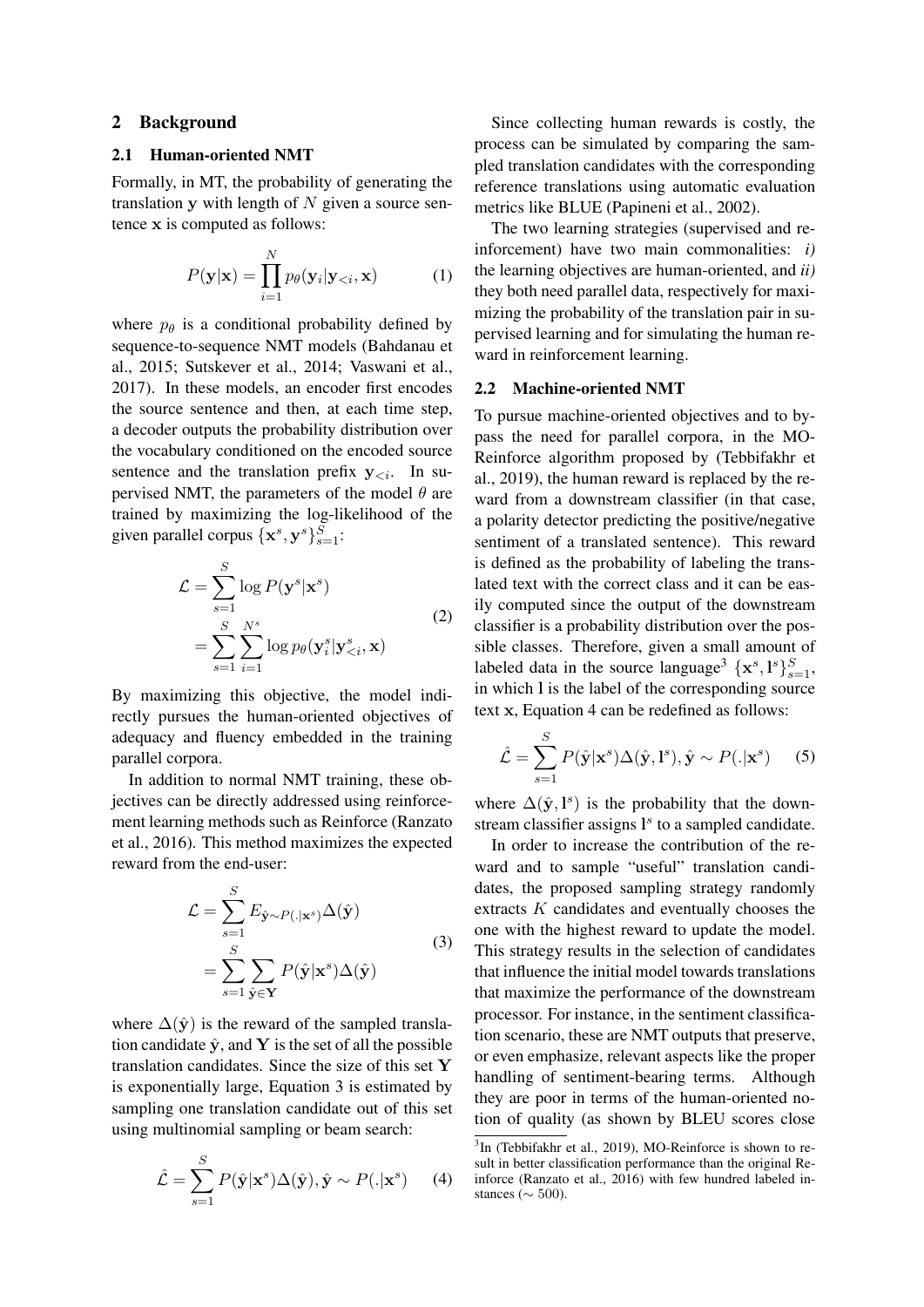to zero when compared against human references), their high sentiment polarization considerably simplifies the polarity labelling task.

Despite the significant gains compared to the classification performance achieved by translating with a generic NMT system, a limitation of MO-Reinforce lies in its applicability to one task at a time. Serving multiple tasks would only be possible by training multiple NMT models (one for each possible downstream classifier), which is a sub-optimal solution for the actual deployment of the approach in real industrial settings. To overcome this issue, in the next section we propose an extension aimed at simultaneously serving multiple classifiers with a single NMT system. Later, in the experimental part of the paper (sections 4 and 5), we will evaluate it in a multi-task scenario involving both binary and multi-class tasks.

# 3 Multi-task Machine-oriented NMT

Our multi-task extensions of MO-Reinforce include: *i)* prepending task-specific tokens to the input for managing multiple domains and computing normalized rewards to avoid under/over-fitting (Section 3.1), and *ii)* adding randomness to the sampling process to push for higher exploration of the probability space (Section 3.2).

## 3.1 Normalized Reward

To serve multiple downstream classifiers with a single NMT system, the model has to be trained on a mixture of the labeled datasets available for the different tasks. To define the target task, we prepend a task-specific token to each input sample within the corresponding dataset. In this way, the NMT model is informed about the target downstream application for which the input text has to be translated. This idea is drawn from multilingual NMT, in which an effective solution is to prepend to the input sentences a token defining the desired target language (Johnson et al., 2017).

To avoid under/over-fitting when training the NMT model on mixed datasets that can have different sizes, we need to schedule the sampling from these datasets. In multilingual NMT, two fixed sampling schedules have been proposed, namely: *i)* proportionally with respect to the dataset size (Luong et al., 2015), or *ii)* uniformly from each dataset (Dong et al., 2015). However, these fixed scheduling approaches are not optimal solutions. The first one gives higher importance to tasks with larger datasets, so that those with less training material might remain under-fitted. The second one gives equal importance to all the tasks, which implies that larger datasets for some tasks will not be fully exploited, reducing systems' performance on those tasks.

To overcome these limitations, adaptive scheduling strategies can be adopted to update the importance of each task in the course of training. The idea is that, when the performance of the model is low on one task, higher importance is given to that task. This can be done by keeping the schedule fixed and scaling the gradients (Chen et al., 2017), or directly by changing the sampling weights (Jean et al., 2019). In the first approach by Chen et al. (2017), the adaptation is done based on the magnitude of the gradients. However, the computed gradients loosely correlate with the performance of the model and do not directly measure model's performance for the corresponding task. The second one (Jean et al., 2019), requires knowing the performance of the single-task models for each task on the development set before starting the training. Then, after each epoch, the results of the multi-task model on the same development set are compared with those achieved by the single-task models, and the weights get updated accordingly. As a direct indicator, models' performance on the development set represents a more reliable alternative compared to exploiting the indirect information provided by gradients' magnitude. However, it is more computationally intensive and it assumes knowing in advance the performance of the single-task models, which is not always available.

We hence opt for the idea of scaling the gradients while keeping the schedule fixed and uniform across tasks. We make the adaptation based on the reward from the downstream task, which reflects the performance of the model for the corresponding input sample. Equation 6 shows the stochastic gradient of the MO-Reinforce objective function.

$$
\nabla \hat{\mathcal{L}} = \sum_{s=1}^{S} \Delta(\hat{\mathbf{y}}, \mathbf{l}^s) \nabla \log P(\hat{\mathbf{y}} | \mathbf{x}^s)
$$
 (6)

In this formulation, since the magnitude of the reward scales the computed gradient for each sample, those samples with higher rewards will also have higher influence on the model adaptation process. This can have a negative impact when the samples come from challenging tasks or even from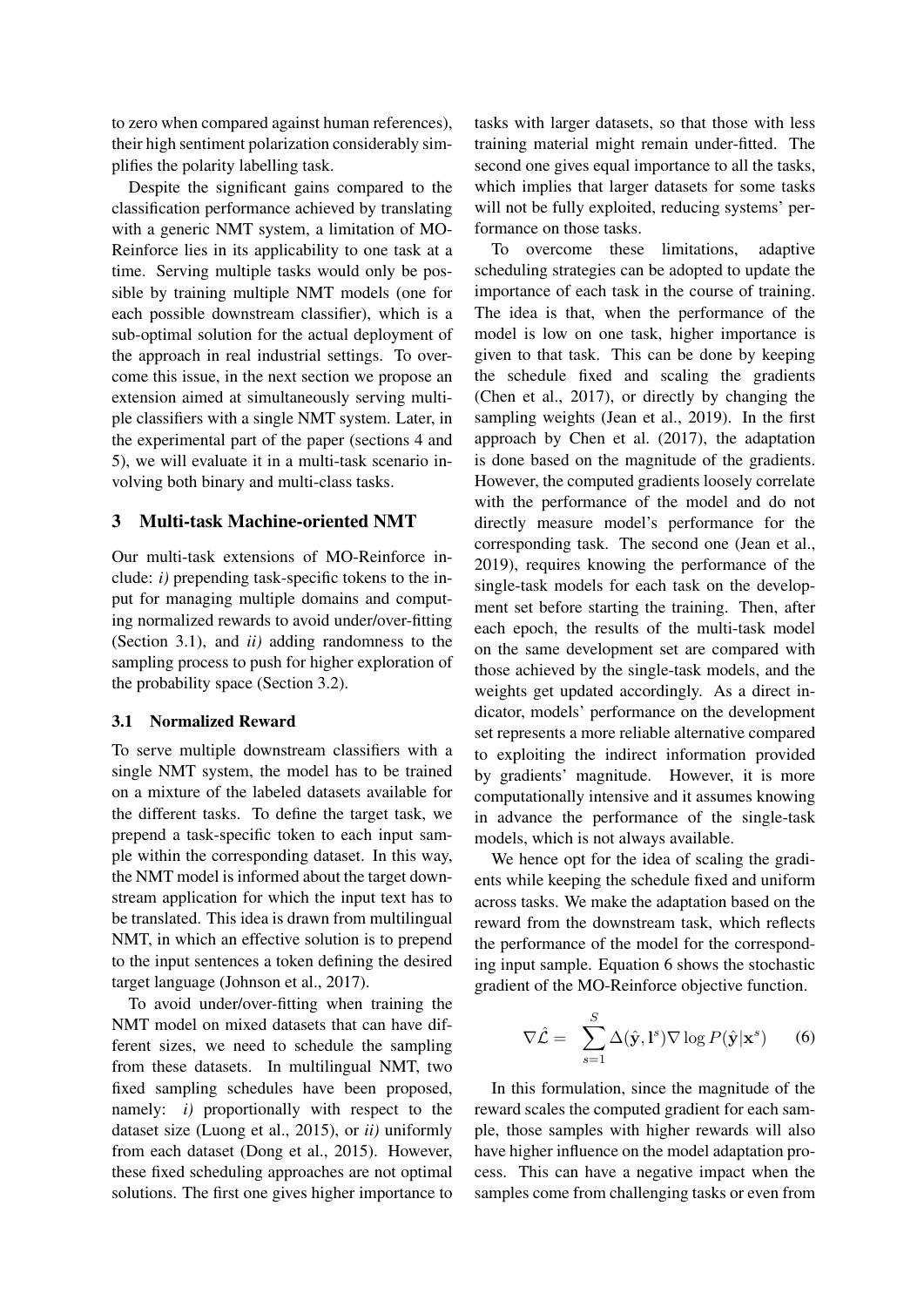challenging classes within a specific task. These samples, in fact, will likely get lower reward leaving the corresponding tasks/classes under-fitted.

To avoid this problem and to boost performance when dealing with challenging samples, we propose a reward normalization step, which extends MO-Reinforce with the possibility to weight the importance of each sample during training. The idea is that the average reward for the  $K$  translation candidates sampled by MO-Reinforce in order to chose the most useful one (see Section 2.2) can be considered as an indicator of the level of difficulty of each task. Therefore, to normalize the reward, this average value can be subtracted from the original reward as follows:

$$
\hat{\Delta}(\hat{\mathbf{y}}, \mathbf{l}) = \Delta(\hat{\mathbf{y}}, \mathbf{l}) - \frac{\sum_{k=1}^{K} \Delta(\hat{\mathbf{y}}_k, \mathbf{l})}{K} + \alpha \quad (7)
$$

where  $K$  is the number of sampled translation candidates. We add a constant value  $\alpha$  to prevent zero reward for the cases in which all the rewards have the same value. This normalization reduces more the reward of easy samples, whose average is high, and subsequently results in giving more importance to challenging samples with low reward.

## 3.2 Noisy Sampling

Two sampling strategies are used for sampling the translation candidates in reinforcement learning. The first one is *beam search* (Sutskever et al., 2014). It is a heuristic search, which maintains a pool of highest probability translation prefixes with size  $B$ . At each step, the prefixes in the pool are expanded by B highest probability words from the model's distribution output. Then, the resulting  $B \times B$  hypotheses are pruned by keeping B-highest probability prefixes. The search continues until all the prefixes in the pool reach the *EOS* token. The second one is *multinomial sampling* (Ranzato et al., 2016) where, at each time step, a word is generated by sampling from the model's distribution output. The generation is terminated when the *EOS* token is generated.

For a given application, the choice between the two sampling strategies depends on the known trade-off between exploration and exploitation in reinforcement learning. Indeed, while beam search exploits more the model's knowledge, multinomial sampling is more oriented to exploring the probability search space. In light of this difference, in MO-Reinforce the sampling is done using multinomial sampling, which achieves better results in NMT (Wu et al., 2018). This is needed, since the parameters of the model are initialized by a generic NMT system, which is trained on parallel data pursuing human-oriented objectives. Pushing for the exploration of the probability space instead of exploiting the original model's knowledge will promote the generation of more diverse candidates and eventually increase the chance to influence system's behaviour towards our machineoriented objectives.

Although for these reasons multinomial sampling represents a better choice compared to beam search, in MO-Reinforce the exploration of the probability space does not always result in a boost of candidates' diversity. For instance, the higher randomness in generating the translation candidates might not suffice when the model's probability distribution is very peaked (i.e. when, at a given time step, the number of plausible options for the next word is very small). In this case, multinomial sampling will likely generate the same candidate at different iterations on the data. If its reward is the highest one among the  $K$  samples, this candidate will be chosen and the model will be updated to increase the candidate's probability. The result will be an even more peaked distribution that, in turn, will increase the chance of making the model stuck in a local optimum by repeatedly generating the same candidate.

To avoid these local optima and make MO-Reinforce more reactive to handle multi-task data, our last extension aims to perturb the model's probability distribution. We do this by enabling *dropout* (Srivastava et al., 2014) while generating the candidates, which is usually disabled while generating the translation outputs. Dropout adds permutation in sampling, which helps the model to generate different translation candidates at different passes over the data even in the case of highly peaked probability distributions.

## 4 Experiments

Our multi-task extension of MO-Reinforce is evaluated on two source languages: Spanish and Italian. For Spanish, we consider the downstream tasks of document classification and hate speech detection. For Italian, we select document classification and sentiment analysis. The evaluation is done by feeding dedicated English classifiers (one for each downstream task) with translations produced by different NMT models, namely: *i)*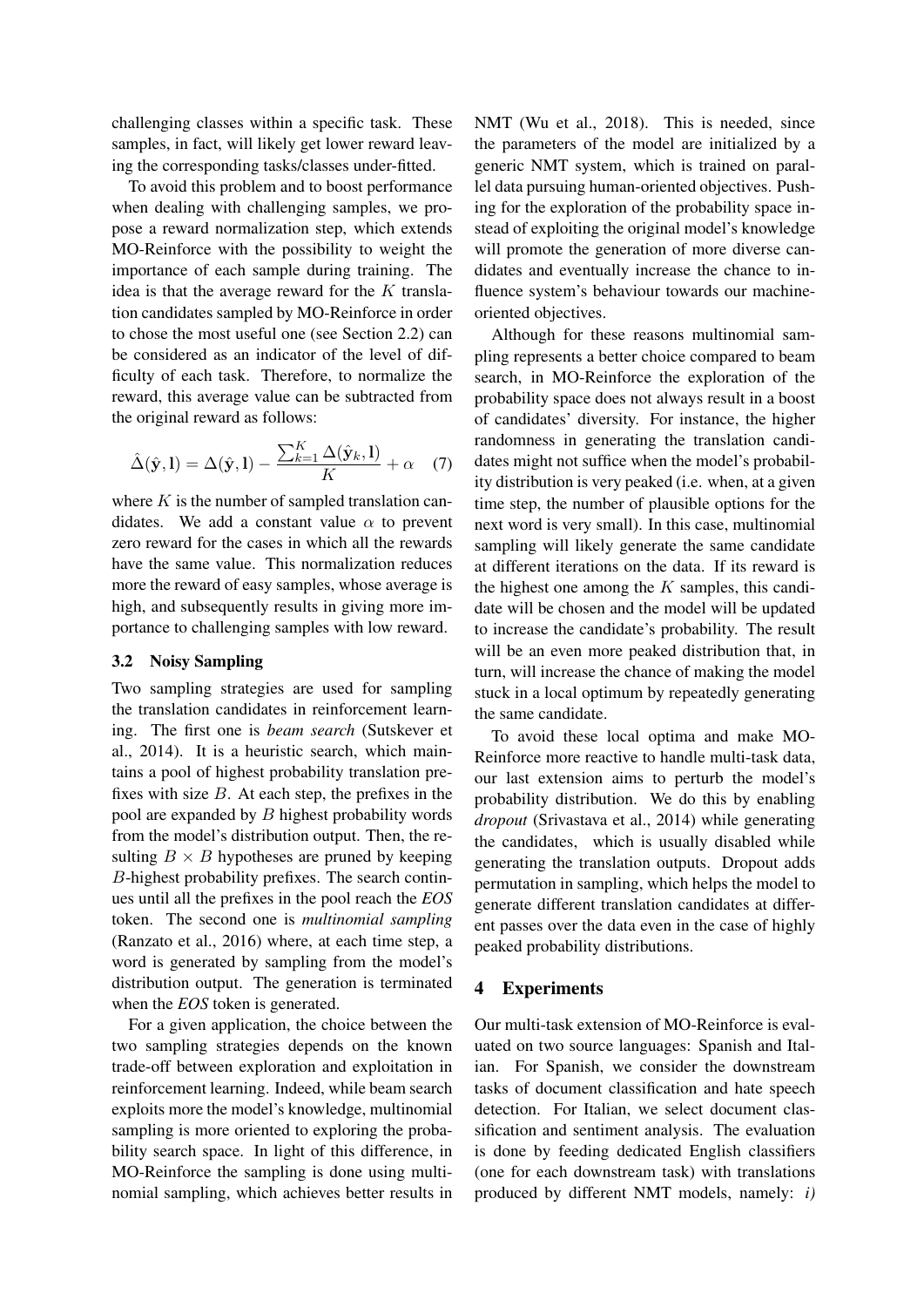| Spanish Tasks |                   |             |             |             |             |          |  |
|---------------|-------------------|-------------|-------------|-------------|-------------|----------|--|
|               | MLD <sub>oc</sub> |             |             |             | Hate Speech |          |  |
|               | <b>CCAT</b>       | <b>ECAT</b> | <b>GCAT</b> | <b>MCAT</b> | Non-Hateful | Hateful  |  |
| Train         | 100               | 100         | 100         | 100         | 400         | 400      |  |
| Developement  | 314               | 201         | 208         | 277         | 500         | 500      |  |
| Test          | 1246              | 731         | 794         | 1229        | 278         | 222      |  |
| Italian Tasks |                   |             |             |             |             |          |  |
|               | MLD <sub>oc</sub> |             |             | Sentiment   |             |          |  |
|               | <b>CCAT</b>       | <b>ECAT</b> | <b>GCAT</b> | <b>MCAT</b> | Negative    | Positive |  |
| Train         | 100               | 100         | 100         | 100         | 2289        | 1450     |  |
| Developement  | 239               | 248         | 238         | 275         | 254         | 161      |  |
| <b>Test</b>   | 963               | 1066        | 976         | 995         | 733         | 316      |  |

Table 1: Statistics of datasets used for the Spanish and Italian tasks.

|  | Europarl JRC Wikipedia ECB TED KDE News11 News Total                       |  |                                    |  |
|--|----------------------------------------------------------------------------|--|------------------------------------|--|
|  | Es-En   2M 0.8M 1.8M 0.1M 0.2M 0.2M 0.3M 0.2M   5.6M<br>It-En $2M$ 0.8M 1M |  | $0.2M$ 0.2M 0.3M 0.04M 0.02M 4.56M |  |

Table 2: Statistics of the parallel corpora used for training the generic NMT systems

a general-purpose NMT system, *ii)* the original single-task MO-Reinforce, and *iii)* different variants of our multi-task extension. The goal is to maximize the classification performance on each downstream task. As another term of comparison for the three translation-based solutions, we consider the results obtained by directly processing the input sentences with task-specific Spanish and Italian classifiers trained on the same small datasets used to adapt the general-purpose NMT system.

In line with (Tebbifakhr et al., 2019), the multi-task approach is expected to outperform the generic (human-oriented) NMT system, as well as the task/language-specific classifiers trained on few data points. Ideally, thanks to the solutions proposed in Section 3, it should also compete with the single-task (machine-oriented) models. This would indicate the viability of a single-model approach to simultaneously address multiple tasks.

In the following, we describe the task-specific data used for model adaptation and evaluation, as well as the parallel corpora used for training the generic NMT system. Their statistics are respectively reported in Tables 1 and 2.

Document Classification. For this multi-class labelling task, we use the MLDoc corpora (Schwenk and Li, 2018), which cover 8 languages, including English, Spanish and Italian. They comprise news stories labeled with 4 different categories: CCAT (Corporate/Industrial), ECAT (Economics), GCAT (Government/Social), and MCAT (Markets). For each language, the training, development and test sets respectively contain 10K, 1K, and 4K documents uniformly distributed into the 4 classes. Following (Bell, 1991), for training and evaluation we only consider the first sentence of each document, which usually provides enough information about the general content of the document. We use the whole English training set to build our downstream classifiers. To simulate an under-resourced setting, we randomly sample 100 documents for each class from the Spanish and Italian training sets. We use these samples to adapt the generic NMT system for the downstream task, while for development and test we use the whole sets.

Hate Speech Detection. For this binary task, we use the English and Spanish datasets published for the multilingual hate speech detection shared task at SemEval 2019 (Basile et al., 2019). We train the downstream classifier on the whole English training set, including 3,783 hateful and 5,217 nonhateful Twitter messages. We randomly sample 400 tweets for each class from the Spanish training set in order to simulate the under-resourced setting. Since the test set is not publicly available, we use the development set as final evaluation benchmark, and we sample 500 tweets for each class from the rest of the training set as the development set.

Sentiment Classification. For this binary task, we use a collection of annotated tweets released for the Italian sentiment analysis task at Evalita 2016 (Barbieri et al., 2016). After filtering out the subjective tweets and the ones with mixed polarity,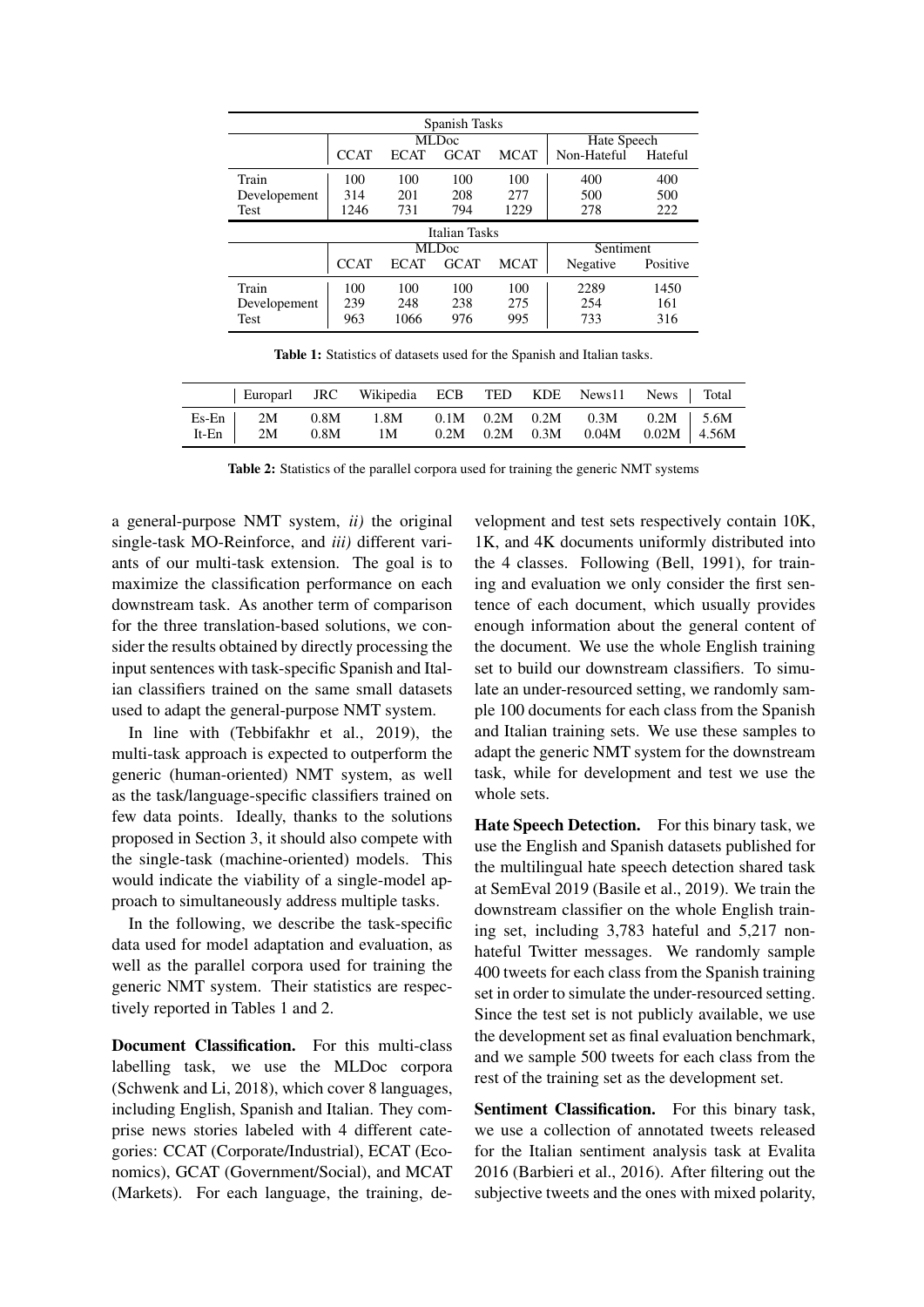| Models                                            | <b>MLDoc</b> | Spanish-English<br>Hate Speech | <b>MLDoc</b> | Italian-English<br>Sentiment |
|---------------------------------------------------|--------------|--------------------------------|--------------|------------------------------|
| Generic                                           | 82.58        | 54.49                          | 75.43        | 51.89                        |
| Source                                            | 84.86        | 75.29                          | 73.24        | 64.06                        |
| Single-task MO-Reinforce                          | 88.36        | 64.24                          | 76.86        | 70.27                        |
| Multi-task MO-Reinforce (proportional sampling)   | 86.18        | 62.93                          | 10.83        | 70.11                        |
| Multi-task MO-Reinforce (uniform sampling)        | 86.45        | 55.07                          | 68.26        | 68.01                        |
| Multi-task MO-Reinforce (normalization)           | 86.98        | 66.52                          | 75.11        | 66.70                        |
| Multi-task MO-Reinforce (dropout)                 | 87.73        | 77.56                          | 80.31        | 68.98                        |
| Multi-task MO-Reinforce (dropout & normalization) | 90.13        | 77.08                          | 80.90        | 66.73                        |

Table 3: Classification results (F1) obtained by: *i)* translating with the *Generic* NMT system, *ii)* directly processing the untranslated data (*Source*), *iii)* translating with separate *Single-task MO-Rinforce* models, *iv)* one *Multi-task MO-Reinforce* model with different sampling strategies, *v)* one *Multi-task MO-Reinforce* model with reward normalization and noisy sampling.

we train the downstream system using a balanced set of 1.6M negative and positive tweets (Go et al., 2009).

Generic NMT systems We train the generic NMT system using the parallel corpora reported in Table 2. After filtering out long and imbalanced pairs, we encode the corpora using 32K byte-pair codes (Sennrich et al., 2016). Our NMT model uses Transformer with parameters set as in the original paper (Vaswani et al., 2017). In all the settings, we start the training by initializing the NMT model with the trained generic NMT systems. Then, we continue the training for 50 epochs and choose the best performing checkpoint based on the average F1 score measured on the development set of each task. We set  $K$  (i.e. the number of sampled translation candidates at each time step) to 5, and used the development set to evaluate different values of  $\alpha$  (i.e. the constant value added to prevent zero rewards – see Section 3.1). The bestperforming value of 0.1 was then used in all the experiments. For developing the classifiers (both the downstream English ones and the languagespecific ones used as baseline), we fine-tune the multilingual BERT (Devlin et al., 2019).

## 5 Results and Discussion

Our experimental results are shown in Table 3, which reports the classification performance (F1) obtained on each downstream task by:

- Feeding the English classifiers with translations from different NMT models (i.e. *Generic*, *Single-task MO-Reinforce* and different variants of *Multi-task MO-reinforce*);
- Running language-specific classifiers on the original untranslated data (*Source*).

The F1 scores obtained by the *Generic* NMT systems in document classification (MLDoc) show that the simplest translation-based approach produces competitive results compared to those achieved by language-specific classifiers trained on small in-domain data. The situation is different for tasks whose data differ significantly from those used to train the general-purpose system. On the user-generated content used for hate speech detection and sentiment classification (i.e. Twitter data), the *Generic* results are indeed poor. This shows that NMT models trained by only pursuing humanoriented criteria might not fit to target downstream tasks, for which machine-oriented adaptation becomes necessary.

Machine-oriented adaptation with single-task *MO-Reinforce* yields the expected benefits, with improvements (+3.25 F1 points for document classification, +18.38 for sentiment classification in Italian) that allow to outperform the languagespecific (*Source*) classifiers in three tasks out of four. These gains confirm and validate on multiple tasks (including multi-class classification) the findings of Tebbifakhr et al. (2019), showing that *MO-Reinforce* can leverage the feedback from external linguistic processors to adapt the NMT model towards translations that maximize the performance in downstream applications.

The middle part of Table 3 shows the first results obtained by our multi-task adaptation of *MO-Reinforce*. This is done by prepending the taskspecific tokens and comparing the two fixed sampling schedules (proportional to datasets' size and uniform). As expected (see Section 3.1), when sampling proportionally, the task with less training data (MLDoc) starves in training and remains under-fitted. This is particularly evident for Italian, where the document classification dataset is ten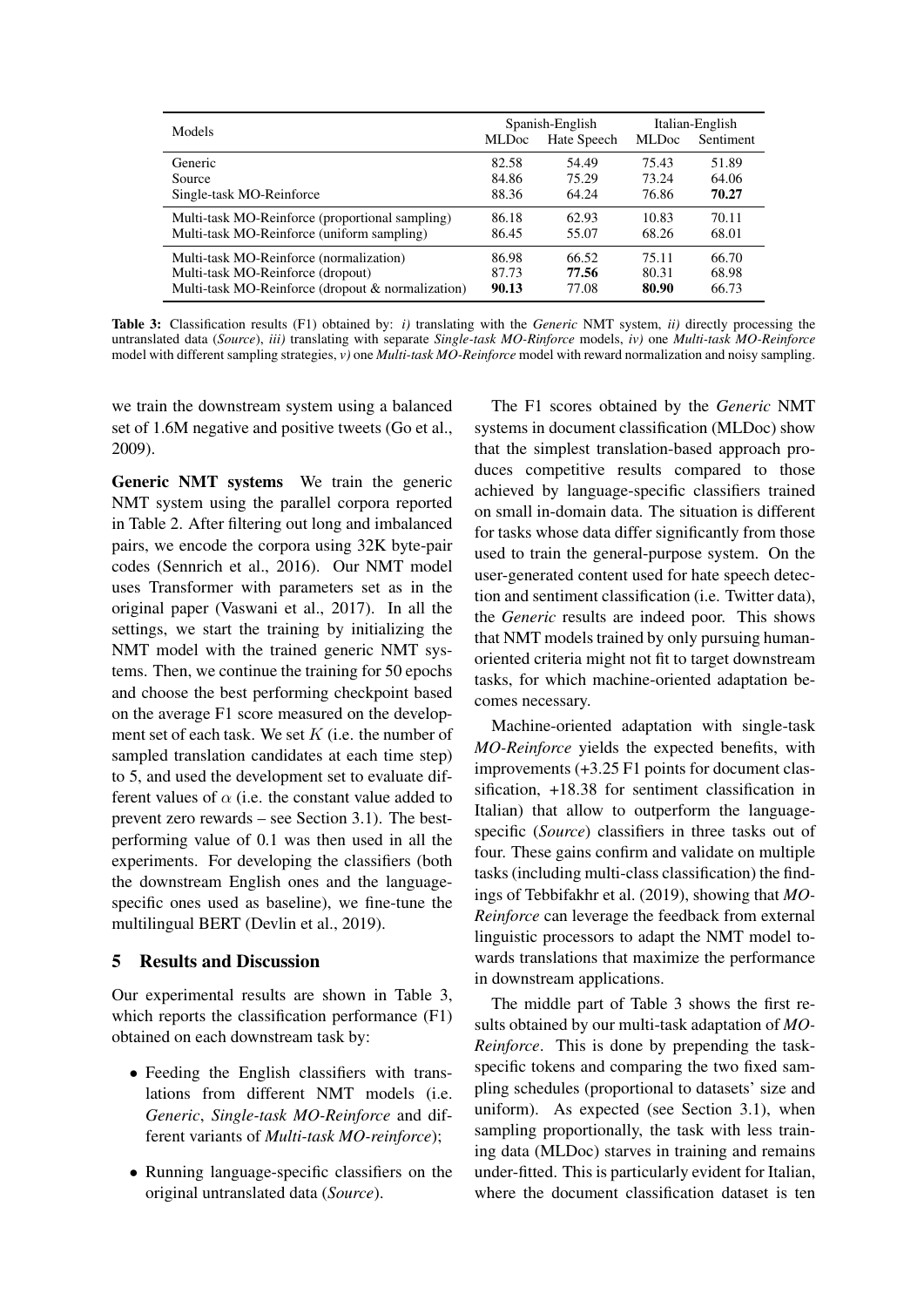| Models                                                                                   |                | Spanish-English | Italian-English |                |
|------------------------------------------------------------------------------------------|----------------|-----------------|-----------------|----------------|
|                                                                                          | <b>MLDoc</b>   | Hate Speech     | <b>MLDoc</b>    | Sentiment      |
| Single-Task MO-Reinforce                                                                 | 88.36          | 64.24           | 76.86           | 70.27          |
| Single-Task MO-Reinforce (dropout)<br>Single-Task MO-Reinforce (dropout & normalization) | 89.91<br>88.55 | 35.73<br>78.33  | 81.87<br>81.22  | 65.67<br>70.97 |

Table 4: Classification results (F1) obtained by translating with the original single-task MO-Reinforce and two variants of multi-task MO-Reinforce (with noisy sampling – dropout – alone and combined with reward normalization).

times smaller than the sentiment analysis one, and performance is particularly low (10.83). On Spanish, where the hate-speech dataset is only twice as big as the document classification one, the problem exists but it is less evident. Although uniform sampling helps the task with less training data (MLDoc) to achieve better performance, it harms those with more data, which remain underfitted (lower performance than proportional sampling). Analysing the performance of the multitask and single task variants of *MO-Reinforce*, we notice that, although the former still outperforms the *Generic* NMT system in three tasks out of 4, its results are worse compared to the single-task *MO-Reinforce*. For the task with the most unbalanced data (MLDoc Italian), uniform sampling helps to increase the performance, but it is not sufficient to reach the scores achieved by *Generic* NMT. On hate speech data, the results of the languagespecific classifiers (*Source*) are still the highest ones. The results reported so far would not allow a user to replace the single task systems with the multitask one.

The bottom part of Table 3 reports the classification results obtained by *MO-Reinforce* with reward normalization and noisy sampling (both separately and together). As it can be seen, reward normalization is beneficial for both the Spanish tasks, with a larger performance gain on hate speech with respect to both the sampling strategies (+3.59 and +11.45 F1 points). For Italian, reward normalization helps in the MLDoc task (+6.85 over the best sampling strategy), but it results in a performance drop in sentiment classification (-1.31). In general, reward normalization shows to be useful for tasks that tend to remain under-fitted with proportional or uniform sampling. Concerning the sentiment analysis task, our intuition is that, in presence of a large quantity of task-specific data in the target language, both the English classifier and the computed rewards are reliable enough. Scaling the rewards with their average value (see Eq. 7) reduces the learning capability of the NMT system, resulting in an under-fitted model. Although adding reward normalization reduces the gap in performance with respect to the single-task *MO-Reinforce* and the Source classifiers, it is not yet sufficient to replace them.

The results are significantly better with the noisy sampling approach discussed in Section 3.2. In both the languages and in all the tasks, the reported F1 scores approach those obtained by the singletask variant of *MO-Reinforce* (which in two cases is even outperformed) and always improve over the language-specific Source classifiers. This confirms that enabling dropout while generating the translation candidates avoids the model to get stuck in local optima, and promotes diversity in producing candidates that eventually receive higher rewards.

Combined, the two contributions of this paper (reward normalization and noisy sampling) yield mixed outcomes. For Spanish, we observe a further improvement compared to noisy sampling in document classification (+2.40), which comes at the cost of a small drop in hate speech detection (-0.48). Also for Italian there is an improvement over noisy sampling alone in document classification (+0.59), but a larger drop in sentiment classification performance (-2.25). However, it's worth remarking that: *i)* the size of the Italian sentiment analysis dataset is almost 10 times larger than the size of the document classification dataset, and *ii)* the data used to train the English classifiers are even more unbalanced. Being able to harmonize the results of the two task hence becomes quite difficult. Nevertheless, combining reward normalization and noisy sampling has a general positive effect, which allows the multi-task *MO-Reinforce* system to approach and, in some tasks, even to outperform the single task models.

In our final analysis, we investigate the effect of introducing dropout and reward normalization when *MO-Reinforce* is used in the single-task scenario. As shown in Table 4, enabling dropout improves the document classification results in both the languages. The reported scores show that the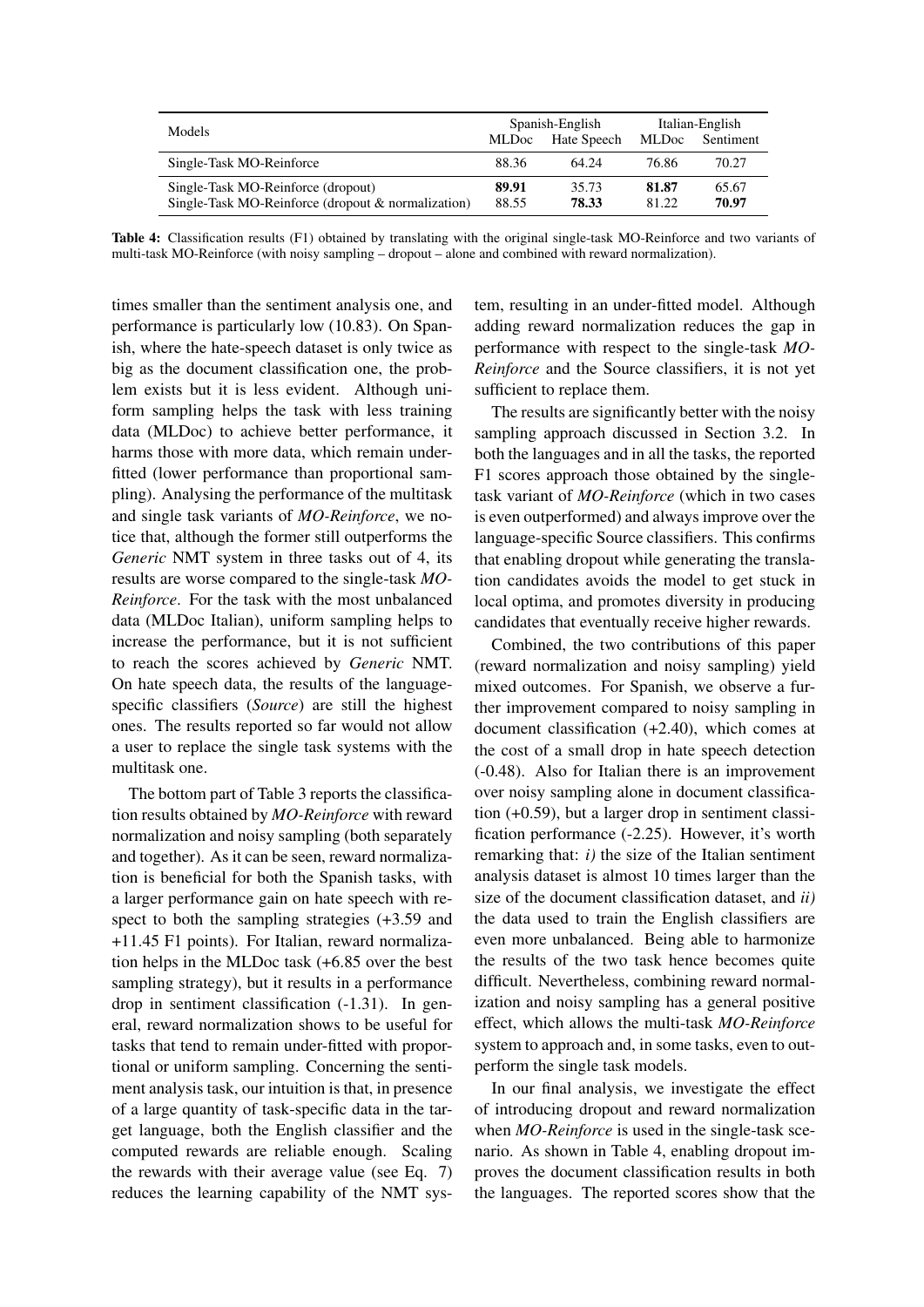

Figure 1: Rewards distribution for the hate speech detection training set translated with the *Generic* NMT system.

added noise introduced by dropout helps the model to explore more the probability space and avoid local optima, even when dealing with a single task. However, for hate speech detection in Spanish and sentiment analysis in Italian, this exploration of the probability space results in lower performance compared to the original *MO-Reinforce*. To understand the reasons of this drop, Figure 1 shows the distribution of the rewards obtained in hate speech detection when translating the training set with the generic NMT system. This distribution shows that the downstream classifier is very biased toward the non-hateful class (right side of Figure 1), with most of the hateful samples obtaining zero reward (left side). While the model is exploring the probability space, this extreme imbalance in the rewards does not allow the hateful samples to get a nonzero reward, and this drastically scales down their gradients preventing the NMT system to actually learn from these samples. Eventually, this results in a "catastrophic forgetting", where the NMT system learns only from one class and totally forgets the other. Whatever it will receive in input, this system will generate a translation with no hate nuances, which will be classified as non-hateful by the downstream classifier. The very low F1 (35.73) is the result of this process.

Adding reward normalization minimizes the "catastrophic forgetting" effect by keeping the magnitude of the rewards balanced across the classes. In terms of performance, hate speech detection and sentiment analysis benefit of it by achieving higher results compared to the original *MO-Reinforce* (respectively, +14.09 and +0.77). On both the languages, the document classification results slightly drop compared with *MO-Reinforce* with dropout, but they still outperform those achieved by translating with the original approach by (Tebbifakhr et al., 2019).

Looking at the output of the system, we noticed that the translations are shorter and are not adequate compared to the output of the *Generic* system. For instance, in document classification, the samples belonging to the Corporate class are usually translated to "*The company.*", or the positive samples in sentiment analysis are translated to "*I'm very happy.*", which are easier to be classified by the downstream classifiers.

# 6 Conclusion

We proposed an extension of the MO-Reinforce algorithm, targeting "machine-oriented" NMT adaptation in a multi-task scenario. In this scenario, different NLP components are fed with translations produced by a single NMT system, which is adapted to generate output that is "easy to process" by the downstream processing tools. To close the performance gap between the single and the multitask variants of MO-Reinforce, we enhanced the latter with reward normalization and noisy sampling strategies. Our experiments show that, with these two features, the multi-task MO-Reinforce approach achieves significant gains in performance that make it competitive with the single-task solution (though, having one single model to build and maintain, at considerably lower deployment costs). Furthermore, we show that reward normalization and noisy sampling can also help in the single-task setting, where our approach outperforms the original MO-Reinforce in four tasks.

#### References

- Bahdanau, Dzmitry, Kyunghyun Cho, and Yoshua Bengio. 2015. Neural machine translation by jointly learning to align and translate. In Proc. of ICLR 2015, San Diego, CA, USA, May.
- Barbieri, F, V Basile, D Croce, M Nissim, N Novielli, and V Patti. 2016. Overview of the evalita 2016 sentiment polarity classification task. In Proc. of EVALITA 2016, Naples, Italy, December.
- Basile, Valerio, Cristina Bosco, Elisabetta Fersini, Debora Nozza, et al. 2019. SemEval-2019 task 5: Multilingual detection of hate speech against immigrants and women in twitter. In Proc. of SEMEVAL 2019, pages 54–63, Minneapolis, Minnesota, USA, June.